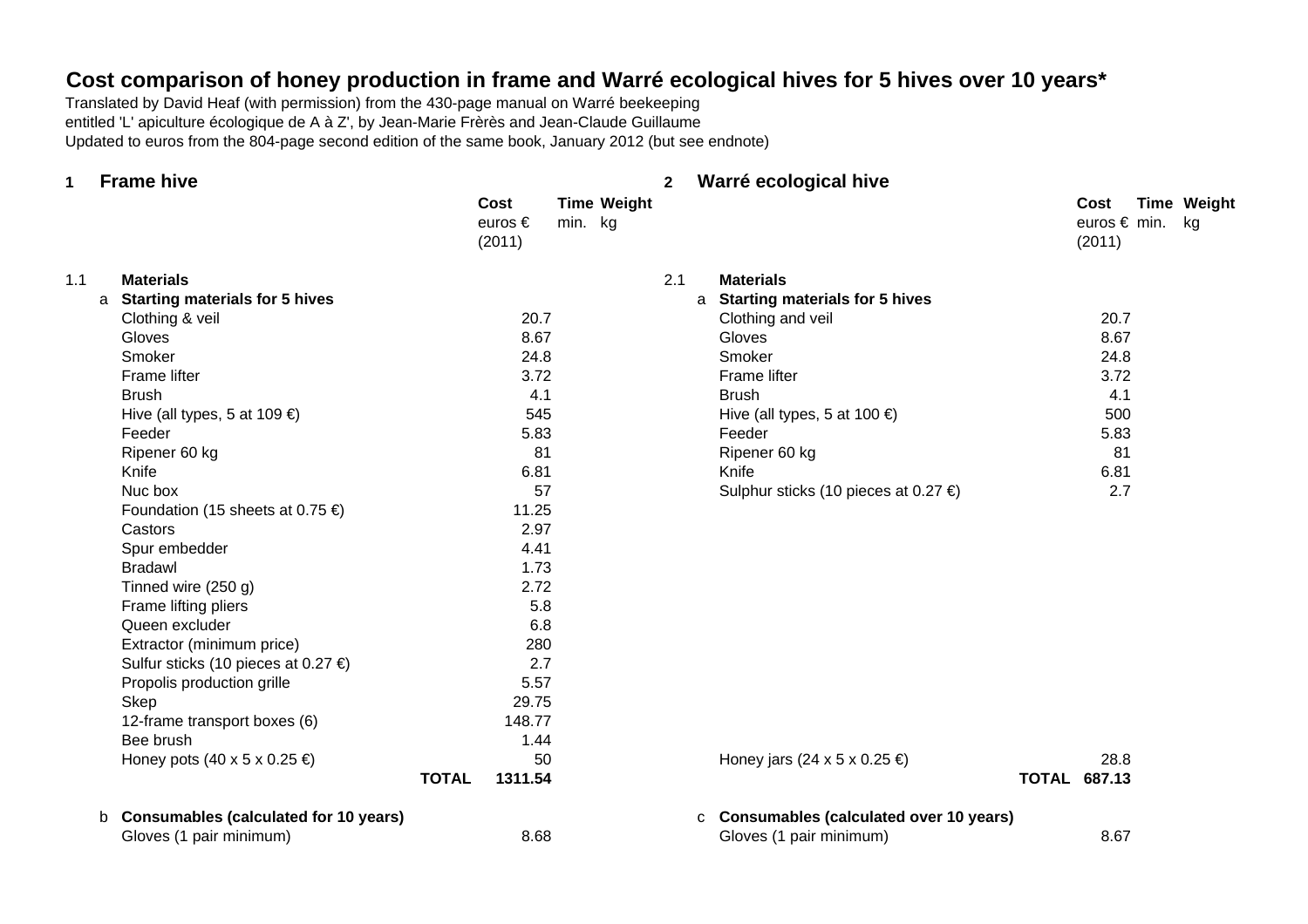|     | <b>Brush</b><br>Foundation (27 sheets at 0.75 €)<br>Tinned wire (2 bobbins)<br>Smoker<br>Sulphur (10 x 9 x 0.25 €)                                                                                                                                                                      | <b>TOTAL</b>        | 4.1<br>20.25<br>5.45<br>24.8<br>24.3<br>87.58 |                                                                                        | Smoker<br><b>Brush</b><br>Sulphur (10 x 9 pieces x 0.27 €)                                                                                                                                                                                                                                                                                     | 4.1<br>24.8<br>2.7<br>40.27 |
|-----|-----------------------------------------------------------------------------------------------------------------------------------------------------------------------------------------------------------------------------------------------------------------------------------------|---------------------|-----------------------------------------------|----------------------------------------------------------------------------------------|------------------------------------------------------------------------------------------------------------------------------------------------------------------------------------------------------------------------------------------------------------------------------------------------------------------------------------------------|-----------------------------|
|     |                                                                                                                                                                                                                                                                                         | <b>TOTAL OUTLAY</b> | 1399.12                                       |                                                                                        | <b>TOTAL OUTLAY</b>                                                                                                                                                                                                                                                                                                                            | 727.4                       |
| 1.2 | Detail of time allocated for this type of hive<br>List of tasks for one hive<br>a Spring visit<br>Putting on bee suit and gloves<br>Lighting smoker<br>Removing roof<br>Removing crown board<br>Inspecting hive (4 frames)<br>Replacing crown board<br>Replacing roof<br>Levelling hive |                     | 10<br>20                                      | 2.2<br>5<br>$\overline{2}$<br>$\overline{2}$<br>$\overline{2}$<br>$\overline{2}$<br>5  | Detail of time allocated for this type of hive<br>List of tasks for one hive<br>a Honey harvest<br>Putting on bee suit and gloves<br>Lighting smoker<br>Removing roof<br>Freeing hive body box<br>Lifting off hive body box with honey<br>Replacing rof<br>Bringing back box to extract honey, time varies<br>according to distance, min. time |                             |
|     |                                                                                                                                                                                                                                                                                         |                     | 48                                            |                                                                                        | <b>TOTAL</b>                                                                                                                                                                                                                                                                                                                                   |                             |
| b   | <b>Supering</b><br>Putting on bee suit and gloves<br>Lighting smoker<br>Removing roof<br>Removing crown board<br>Putting on queen excluder<br>Putting super on                                                                                                                          |                     | 10                                            | 5<br>$\overline{2}$<br>$\overline{2}$<br>$\mathbf 1$<br>$\mathbf{C}$<br>$\overline{2}$ | b <b>Extraction</b><br>Removing comb and honey from box<br>Draining honey (monitoring)<br><b>Cleaning</b><br>Cleaning equipment (overall time)                                                                                                                                                                                                 |                             |
|     | Replacing crown board<br>Replacing roof                                                                                                                                                                                                                                                 |                     | 25                                            | $\mathbf{1}$<br>$\overline{2}$                                                         | Cleaning honey jars (24 jars of 0.5 kg x 2 min.)<br><b>TOTAL</b>                                                                                                                                                                                                                                                                               |                             |
| C   | Visit mid nectar flow<br>Putting on bee suit and gloves<br>Lighting smoker<br>Removing roof                                                                                                                                                                                             |                     | 10                                            | 5<br>$\overline{2}$                                                                    | d Bottling<br>This is based on an annual production of 12 kg<br>which corresponds to the average for this type of<br>hive, given that a weight of approximately 12 kg<br>honey is left for the bees for wintering.<br>Bottling (24 jars at 2 min.)<br>e Rendering wax                                                                          |                             |

| Smoker                           | 41    |
|----------------------------------|-------|
| <b>Brush</b>                     | 24.8  |
| Sulphur (10 x 9 pieces x 0.27 €) | 27    |
|                                  | 40.27 |

# **TOTAL OUTLAY 1399.12 TOTAL OUTLAY 727.4**

| List of tasks for one hive                       |                                                                                                                                                                                                                                                                                                                                                                                                                                     |
|--------------------------------------------------|-------------------------------------------------------------------------------------------------------------------------------------------------------------------------------------------------------------------------------------------------------------------------------------------------------------------------------------------------------------------------------------------------------------------------------------|
|                                                  |                                                                                                                                                                                                                                                                                                                                                                                                                                     |
| Putting on bee suit and gloves                   | 10                                                                                                                                                                                                                                                                                                                                                                                                                                  |
| Lighting smoker                                  | 5                                                                                                                                                                                                                                                                                                                                                                                                                                   |
| Removing roof                                    | $\overline{c}$                                                                                                                                                                                                                                                                                                                                                                                                                      |
| Freeing hive body box                            | $\overline{c}$                                                                                                                                                                                                                                                                                                                                                                                                                      |
| Lifting off hive body box with honey             | 5                                                                                                                                                                                                                                                                                                                                                                                                                                   |
|                                                  |                                                                                                                                                                                                                                                                                                                                                                                                                                     |
|                                                  |                                                                                                                                                                                                                                                                                                                                                                                                                                     |
| according to distance, min. time                 | 5                                                                                                                                                                                                                                                                                                                                                                                                                                   |
|                                                  |                                                                                                                                                                                                                                                                                                                                                                                                                                     |
| <b>TOTAL</b>                                     | 21                                                                                                                                                                                                                                                                                                                                                                                                                                  |
|                                                  |                                                                                                                                                                                                                                                                                                                                                                                                                                     |
| Removing comb and honey from box                 | 5                                                                                                                                                                                                                                                                                                                                                                                                                                   |
|                                                  | 30                                                                                                                                                                                                                                                                                                                                                                                                                                  |
|                                                  | 35                                                                                                                                                                                                                                                                                                                                                                                                                                  |
|                                                  |                                                                                                                                                                                                                                                                                                                                                                                                                                     |
|                                                  |                                                                                                                                                                                                                                                                                                                                                                                                                                     |
| Cleaning equipment (overall time)                | 30                                                                                                                                                                                                                                                                                                                                                                                                                                  |
| Cleaning honey jars (24 jars of 0.5 kg x 2 min.) | 48                                                                                                                                                                                                                                                                                                                                                                                                                                  |
| <b>TOTAL</b>                                     | 78                                                                                                                                                                                                                                                                                                                                                                                                                                  |
|                                                  |                                                                                                                                                                                                                                                                                                                                                                                                                                     |
|                                                  |                                                                                                                                                                                                                                                                                                                                                                                                                                     |
|                                                  |                                                                                                                                                                                                                                                                                                                                                                                                                                     |
|                                                  |                                                                                                                                                                                                                                                                                                                                                                                                                                     |
|                                                  |                                                                                                                                                                                                                                                                                                                                                                                                                                     |
|                                                  |                                                                                                                                                                                                                                                                                                                                                                                                                                     |
|                                                  | 48                                                                                                                                                                                                                                                                                                                                                                                                                                  |
|                                                  |                                                                                                                                                                                                                                                                                                                                                                                                                                     |
|                                                  |                                                                                                                                                                                                                                                                                                                                                                                                                                     |
|                                                  | a Honey harvest<br>Replacing rof<br>Bringing back box to extract honey, time varies<br>b Extraction<br>Draining honey (monitoring)<br>c Cleaning<br><b>Bottling</b><br>d<br>This is based on an annual production of 12 kg<br>which corresponds to the average for this type of<br>hive, given that a weight of approximately 12 kg<br>honey is left for the bees for wintering.<br>Bottling (24 jars at 2 min.)<br>e Rendering wax |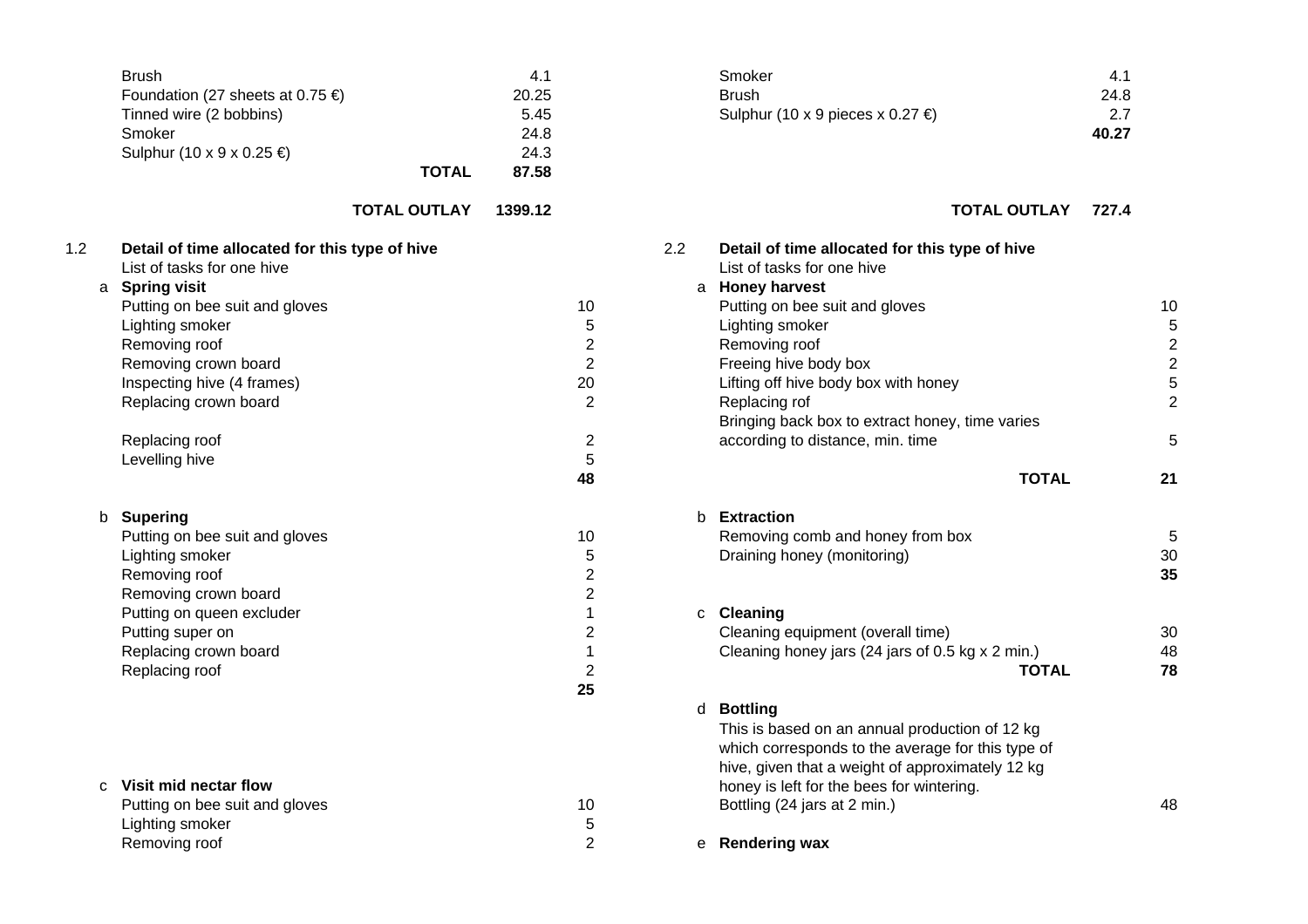| Removing crown board               |    |
|------------------------------------|----|
| Inspecting frames (5 frames 5 min) | 25 |
| Replacing crown board              |    |
| Replacing roof                     |    |
|                                    | 48 |

## d **Swarm control**

|   | Putting on bee suit and gloves           | 10 |
|---|------------------------------------------|----|
|   | Lighting smoker                          | 5  |
|   | Removing roof                            | 2  |
|   | Removing crown board                     | 2  |
|   | Removing super                           | 5  |
|   | Removing 3 frames                        | 15 |
|   | Inserting 3 empty frames                 | 2  |
|   | Replacing excluder & super               | 3  |
|   | Replacing crown board                    | 1  |
|   | Replacing roof                           | 2  |
|   |                                          | 47 |
| е | Winter preparation of hive               |    |
|   | Francisco de la partidad de la distincia |    |

| Feeding to be multiplied 4 times        |    |
|-----------------------------------------|----|
| Dissolving 4 kg sugar in water          | 10 |
| $(\text{cost } 4 \times 1 \in = 4 \in)$ |    |
| Removing roof                           | 2  |
| Adding feed                             | 1  |
| Replacing roof                          | 2  |
|                                         | 15 |
| Total time 15 x 4                       | 60 |

Total cost of wintering  $4 \in x$  4 16  $\in$ 

f **In case of natural swarming**

| Putting on bee suit and gloves              | 10 | with starter strips                       |
|---------------------------------------------|----|-------------------------------------------|
| Taking swarm in skep                        | 10 | Setting up hive with supplementary boxes  |
| Checking queen is in swarm                  | 5  | Feeding (1 kg sugar + water, 2 lemons / k |
| Preparation of nuc + 6 frames of foundation | 30 | Installing roof                           |
| Transferring swarm to nuc                   | 30 |                                           |
| Feeding: dissolving 1 kg sugar in water     | 10 | This hive is ready for production.        |
| Feeding swarm                               |    |                                           |

**2** Rendering wax with a view to sale 60

## f **Swarm control**

Artificial swarming whole colony in spring with feeding (0.5 kg honey) 30

| In case of natural swarming                 |    | g Natural swarming                                |                      |
|---------------------------------------------|----|---------------------------------------------------|----------------------|
| Checking 'x' days, minimum time             | 15 | Putting on bee suit and gloves                    | 10                   |
|                                             |    | Recovering swarm in an inverted hive-body box     |                      |
| Putting on bee suit and gloves              | 10 | with starter strips                               | 30                   |
| Taking swarm in skep                        | 10 | Setting up hive with supplementary boxes          | 5                    |
| Checking queen is in swarm                  |    | Feeding (1 kg sugar + water, 2 lemons / kg sugar) | 10 <sup>°</sup>      |
| Preparation of nuc + 6 frames of foundation | 30 | Installing roof                                   | $\mathcal{P} \equiv$ |
| Transferring swarm to nuc                   | 30 | <b>TOTAL</b>                                      | 57                   |
| Feeding: dissolving 1 kg sugar in water     | 10 | This hive is ready for production.                |                      |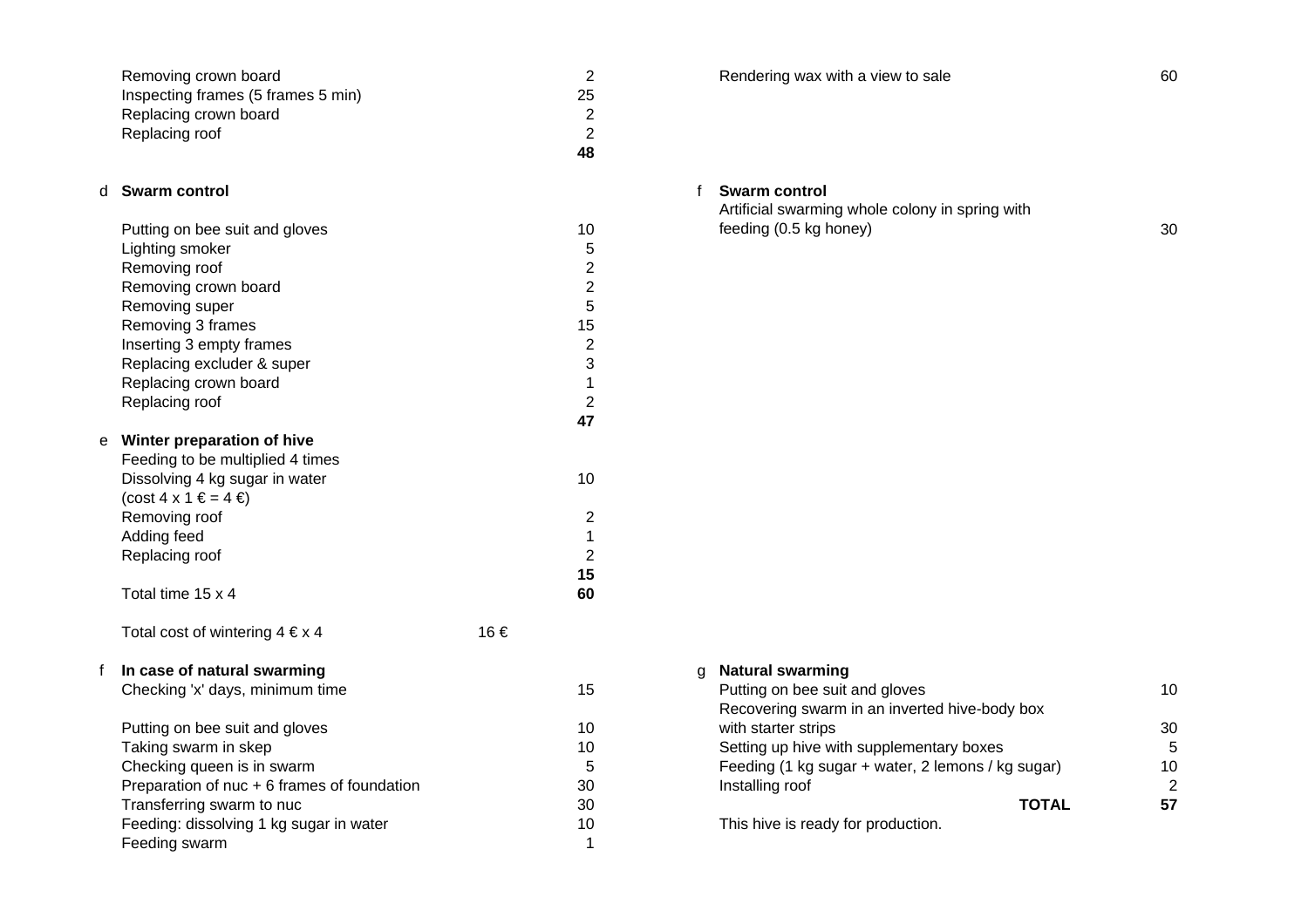|    | Feeding in 10-frame hive after 1 year                                             |    | 30<br>141                        |
|----|-----------------------------------------------------------------------------------|----|----------------------------------|
|    | Cost of feeding swarm: $1 \notin x 1$ operation (not<br>included in analysis)     | 1€ |                                  |
| g  | <b>Preparing nuc for winter</b><br>Feeding to be multiplied 4 times               |    |                                  |
|    | Dissolving 2 kg sugar in water<br>$(cost 4 \times 40 = 160 F)$                    |    | 10                               |
|    | Removing roof                                                                     |    | 2                                |
|    | Adding feed<br>Replacing roof                                                     |    | 1<br>$\overline{2}$              |
|    | Total time 15 x 4                                                                 |    | 15<br>60                         |
|    | Cost of wintering nuc (2kg x 1 $\in$ ) x 4 operations                             | 8€ |                                  |
| h  | <b>Harvesting honey</b><br>Putting on bee suit and gloves                         |    | 10                               |
|    | Lighting smoker                                                                   |    | 5                                |
|    | Removing roof<br>Removing crown board                                             |    | $\overline{c}$<br>$\overline{2}$ |
|    | Removing frames to transport box                                                  |    | 10                               |
|    | Replacing crown board<br>Replacing roof                                           |    | $\overline{c}$<br>$\overline{2}$ |
|    |                                                                                   |    | 33                               |
|    | <b>Extracting honey</b><br>Preparing equipment (frame holder, extractor,          |    |                                  |
|    | ripener, uncapping knife, box)                                                    |    | 30                               |
|    | Uncapping on frame holder (10 x 4)<br>Extraction by 4 frames at a time (8 min), 3 |    | 40                               |
|    | extractions (3 x 8)                                                               |    | 24                               |
|    | Draining and filtering honey into ripener                                         |    | 30<br>124                        |
|    | <b>Total extraction time</b>                                                      |    | 157                              |
| i. | <b>Cleaning equipment</b><br><b>Before extraction</b>                             |    |                                  |
|    | Overall cleaning time                                                             |    | 30                               |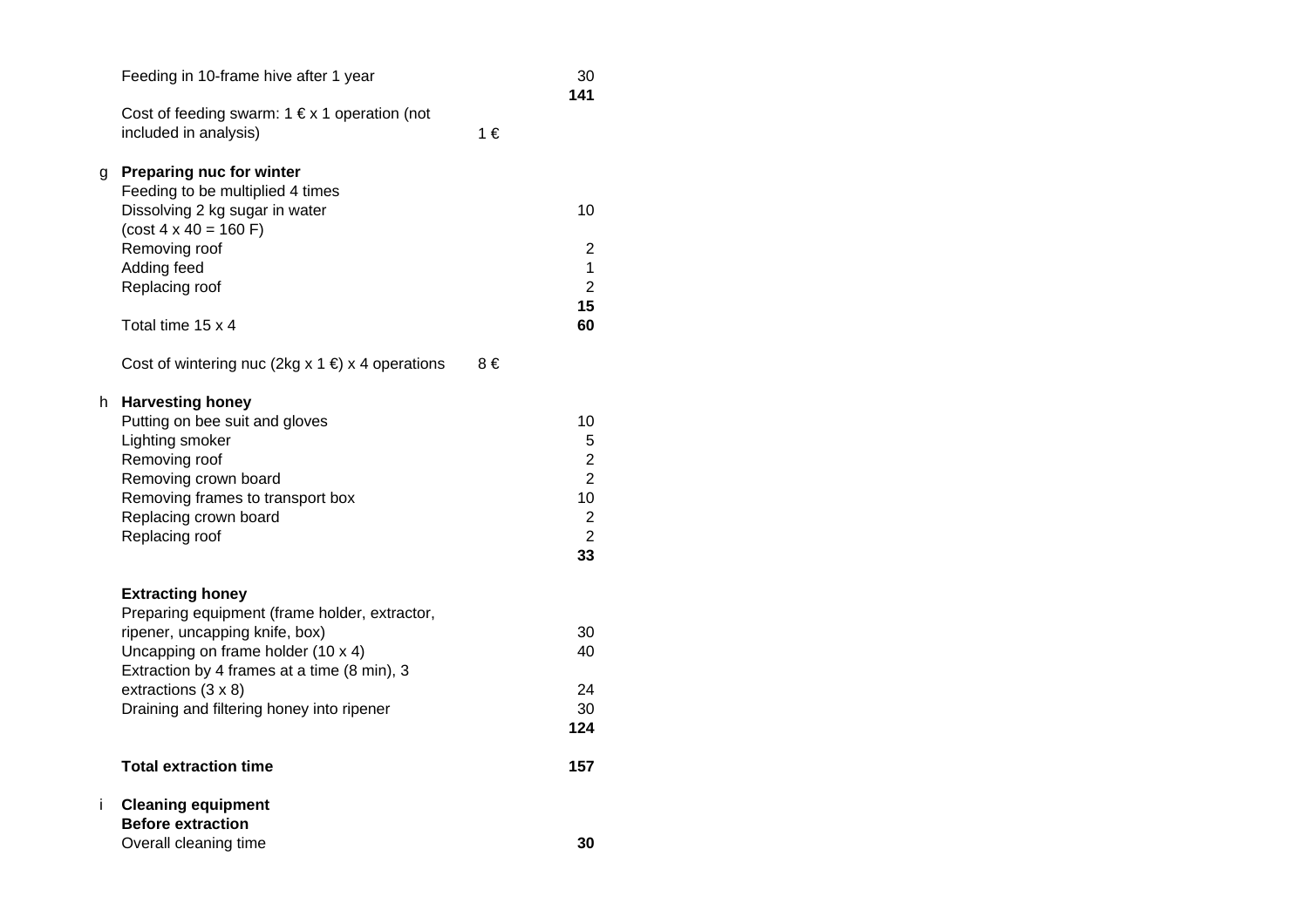# **After extraction**

| Giving the supers frames back to the bees to lick clean         |                  |                        |    |
|-----------------------------------------------------------------|------------------|------------------------|----|
| Putting on bee suit and gloves                                  | 10               |                        |    |
| Removing roof                                                   | $\boldsymbol{2}$ |                        |    |
| Replacing super                                                 | $\boldsymbol{2}$ |                        |    |
| Replacing frames                                                | $\overline{2}$   |                        |    |
| Replacing roof                                                  | $\overline{c}$   |                        |    |
|                                                                 | 18               |                        |    |
| <b>Recovering supers frames</b>                                 |                  |                        |    |
| Putting on bee suit and gloves                                  | 10               |                        |    |
| Removing roof                                                   | $\overline{c}$   |                        |    |
| Removing super and frames                                       | $\overline{2}$   |                        |    |
| Replacing roof                                                  | $\overline{2}$   |                        |    |
|                                                                 | 16               |                        |    |
| Setting up the sulphuring of the supers frames                  |                  |                        |    |
| Overall time                                                    | 15               |                        |    |
| Cost of this operation: supplying two candles at 0.270.54 $\in$ |                  |                        |    |
| <b>Cleaning equipment</b>                                       |                  |                        |    |
| Overall time                                                    | 60               |                        |    |
| <b>Total cleaning time</b>                                      | 139              |                        |    |
|                                                                 |                  |                        |    |
| <b>Bottling</b>                                                 |                  |                        |    |
| This is based on an annual production of 20 kg                  |                  |                        |    |
| which corresponds to the average for this type of               |                  |                        |    |
| hive                                                            |                  |                        |    |
| Cleaning jars (2 min. x 40)                                     | 80               |                        |    |
| Mixing honey                                                    | 30               |                        |    |
| Bottling (2 min. x 40)                                          | 80               |                        |    |
|                                                                 | 190              |                        |    |
| k Total time allocated                                          |                  | h Total time allocated |    |
| Spring visit                                                    | 48               | Honey harvest          | 31 |
| Supering                                                        | 25               | Extraction             | 35 |
| Visit mid nectar flow                                           | 48               | Cleaning               | 78 |
| Swarm control                                                   | 47               | <b>Bottling</b>        | 48 |
| Winter preparation of hive                                      | 60               | Rendering wax          | 60 |

# h **Total time allocated**

| Honey harvest   | 31 |
|-----------------|----|
| Extraction      | 35 |
| Cleaning        | 78 |
| <b>Bottling</b> | 48 |
| Rendering wax   | 60 |
|                 |    |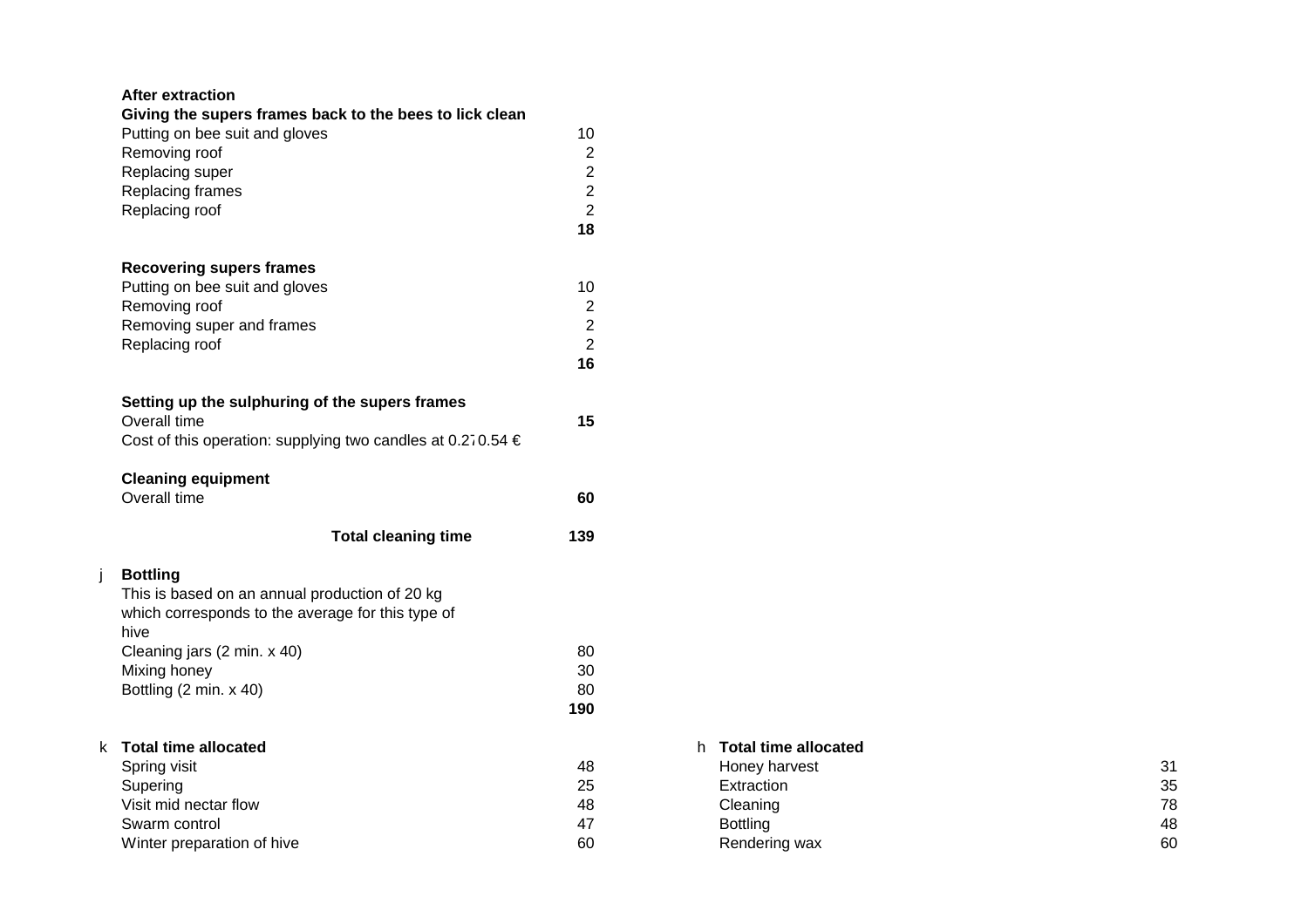|     | <b>Extracting honey</b>                                                                    | 157     |     | Swarm control                                                    |                   | 30    |  |
|-----|--------------------------------------------------------------------------------------------|---------|-----|------------------------------------------------------------------|-------------------|-------|--|
|     | Cleaning equipment                                                                         | 139     |     |                                                                  |                   |       |  |
|     | Bottling honey                                                                             | 190     |     |                                                                  |                   |       |  |
|     | <b>TOTAL TIME</b>                                                                          | 714     |     |                                                                  | <b>TOTAL TIME</b> | 282   |  |
|     | Which is 11 h 54 min.                                                                      |         |     | Which is 4 h 42 min.                                             |                   |       |  |
|     | Time rounded to 12 h per hive.                                                             |         |     | Time rounded to 5 hours per hive                                 |                   |       |  |
|     | This is $12 \times 5 = 60$ for 5 hives.                                                    |         |     | For 5 hives: $5 h \times 5 = 25 h$                               |                   |       |  |
|     | Supplement for natural swarming (not included in the calculation)                          |         |     | Supplement for natural swarming (not included in the calculat    |                   |       |  |
|     | Recovering swarm                                                                           | 141     |     | Time of 57 min. rounded to 60 min or 1 h per hive.               |                   |       |  |
|     | Preparing nuc for winter                                                                   | 60      |     | For 5 hives: $1 h \times 5 = 5 hours$                            |                   |       |  |
|     | <b>TOTAL</b>                                                                               | 201     |     |                                                                  |                   |       |  |
|     | Time rounded to 3 h 30 min per hive                                                        |         |     |                                                                  |                   |       |  |
|     | For 5 hives: $3 h 30 min. x 5 = 17 h 30 min.$                                              |         |     |                                                                  |                   |       |  |
| 1.3 | Calculation of production cost of 1 kg honey<br>Based on 5 hives over a period of 10 years |         | 2.3 | Calculation of the production cost of 1 kg honey                 |                   |       |  |
|     | assuming one stops at 5 hives                                                              |         |     | Based on 5 hives over a period of 10 years assuming one stops at |                   |       |  |
| a   | <b>Capital outlay</b>                                                                      |         |     | <b>Capital outlay</b>                                            |                   |       |  |
|     | Starting materials                                                                         | 1311.54 |     | <b>Starting materials</b>                                        | 687.13            |       |  |
|     | Consumables                                                                                | 87.58   |     | Consumables                                                      |                   | 40.27 |  |
|     |                                                                                            |         |     |                                                                  |                   |       |  |

| <b>ROUNDED TOTAL</b>                                                                       | 1400  | <b>TOTAL ROUNDED</b>                                         | 730 |
|--------------------------------------------------------------------------------------------|-------|--------------------------------------------------------------|-----|
| Supplementary feeding with sugar and                                                       |       |                                                              |     |
| b sulphuring stored frames                                                                 |       | <b>Supplementary feeding</b>                                 |     |
| 4 kg at 1 € per kg = 4 € a feed                                                            |       | b Feeding the bees in spring with honey                      |     |
| $4 \in x$ 4 feeds = 16 $\in$ F per hive per year                                           |       | 0.5 kg at 6.2 € per kilo per hive per year                   |     |
| For 10 years: $\epsilon$ 16 x 5 hives x 10 years                                           | 800   | $3.1 \text{ } \in \mathsf{x}$ 5 hives x 10 years             | 155 |
| Sulphuring stored frames $0.27 \text{ } \in \text{x} 2 \text{ } \text{x} 10 \text{ years}$ | 5.4   |                                                              |     |
| TOTAL                                                                                      | 805.4 | TOTAL                                                        | 155 |
| In case of natural swarming, feeding bees in nucs                                          |       |                                                              |     |
| with sugar                                                                                 |       | In case of natural swarming, feeding bees in nucs with sugar |     |
|                                                                                            |       |                                                              |     |

For 10 years:  $1 \n\in x 5$  hives x 10 years =  $50 \n\in \text{of}$ 

Supplement for natural swarming (not included in the calculation) Time of 57 min. rounded to 60 min or 1 h per hive. For 5 hives: 1 h  $x$  5 = 5 hours

Based on 5 hives over a period of 10 years assuming one stops at 5 hives

|                                   |         | <b>Capital outlay</b>                      |                      |        |  |
|-----------------------------------|---------|--------------------------------------------|----------------------|--------|--|
|                                   | 1311.54 | a Starting materials                       |                      | 687.13 |  |
|                                   | 87.58   | Consumables                                |                      | 40.27  |  |
| <b>TOTAL</b>                      | 1399.12 |                                            | <b>TOTAL</b>         | 727.4  |  |
| <b>ROUNDED TOTAL</b><br>sugar and | 1400    |                                            | <b>TOTAL ROUNDED</b> | 730    |  |
|                                   |         | <b>Supplementary feeding</b>               |                      |        |  |
|                                   |         | b Feeding the bees in spring with honey    |                      |        |  |
| per year                          |         | 0.5 kg at 6.2 € per kilo per hive per year |                      |        |  |
| ) years                           | 800     | 3.1 € x 5 hives x 10 years                 |                      | 155    |  |
| $\epsilon$ x 2 x 10 years         | 5.4     |                                            |                      |        |  |
| <b>TOTAL</b>                      | 805.4   |                                            | <b>TOTAL</b>         | 155    |  |
| eding bees in nucs                |         |                                            |                      |        |  |

In case of natural swarming, feeding bees in nucs with sugar 1 kg at 1 € x 5 hives = 5 € per year 1 kg at 40 F x 5 hives = 200 F per year

supplementary feeds. The supplementary feeds. For 10 years: 40 F x 5 hives x 10 years = 2000 F of supplementary feeds.